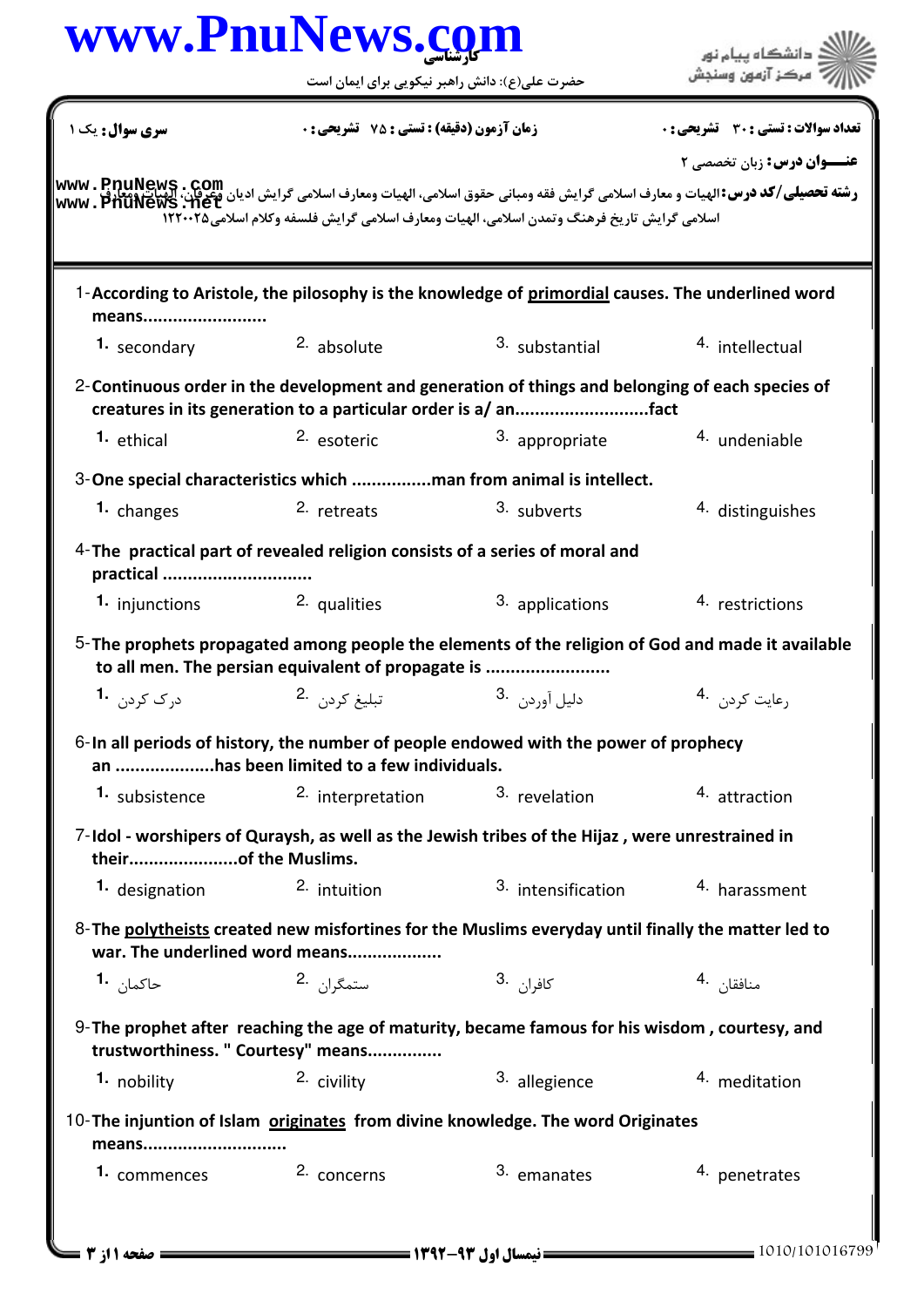## www.PnuNews.com

.<br>ڏ دانشڪاه پيا<mark>م نور</mark><br>\* مرڪز آزمون وسنجش

حضرت علی(ع): دانش راهبر نیکویی برای ایمان است **سری سوال :** یک ۱ **تعداد سوالات : تستی : 30 ٪ تشریحی : 0 زمان آزمون (دقیقه) : تستی : 75 ٪ تشریحی : 0 ۔وان درس:** زبان تخصصی ۲ **رشته تحصیلی/کد درس:**الهیات و معارف اسلامی گرایش فقه ومبانی حقوق اسلامی، الهیات ومعارف اسلامی گرایش ادیان و**عرفان. الزیبات www . PnuNews . Com**<br>www . PnuNews . net<br>۱۲۲۰۰۲۵ / ۱۳۸۰۲۵ اسلامی گرایش تاریخ فرهنگ وتمدن اسلامی، ا Not only does the Quran challenge and invite people to ........11.........with its eloquence and ...........12............language, but also it occasionally invites rivalry from the point of its ...........13...........and thus, challenges all the mental powers of men and Jinn, for the Quran is a book ................14......... the total program for human life. If we investigate the matter carefully, we will discover that God has made this ........15...........and extensive program which embraces every aspect of the countless beliefs, ethical forms and actions of ................16......... and take into account all of their .................17..............and particularities, to be truth and to be called the religion of the truth. Islam is a religion whose rules are based on the truth and the real ...............18.........of mankind, not the ...........19............and inclinations of the majority of men or the whims of a single, ..........20............ruler.  $11-$ 2. investigate 3. speak 1. produce 4. compete  $12 -$ 1. careful 2. elegant 3. magic 4. celebrated  $13-$ 3. meaning 1. perfomance 2. training 4. teaching  $14 -$ 2. producing 3. receiving 4. deducing 1. containing  $15 -$ 4. vast 2. mental 3. limited 1. mutual  $16-$ 2. mankind 3. prophet 4. Holy quran 1. religion  $17 -$ 2. duties 3. questions 4. details 1. sciences  $18 -$ 1. welfare 2. thought 3. praiseworthy 4. expression  $19-$ 1. battles 2. parts  $3.$  desires 4. proofs